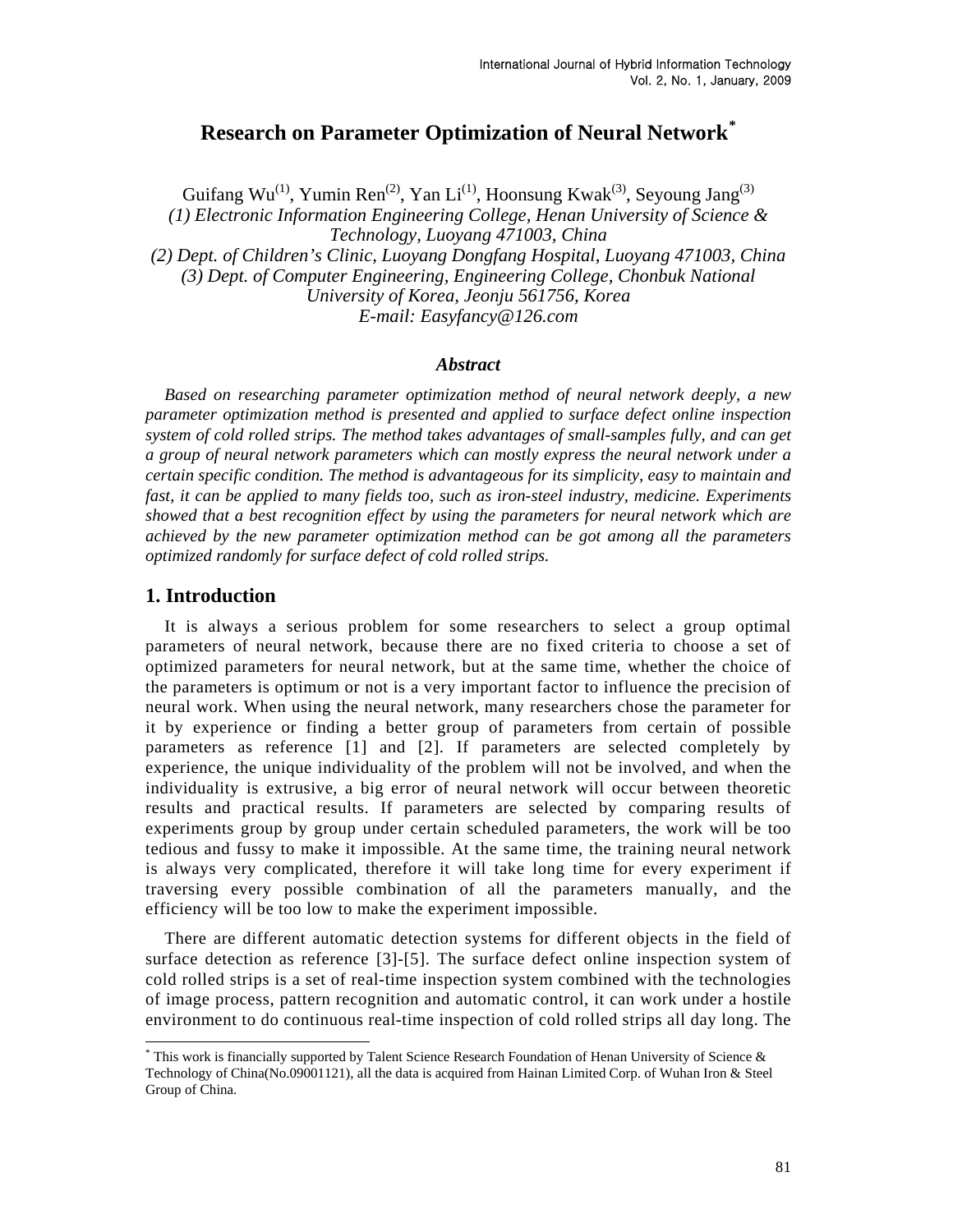recognition of surface defects of cold rolled strips is a major part of the system and it is very important, the effect of recognition influences the performance of the whole system to some deep extent. Whether the system can recognize the types of defects which have been detected by the system, is directly concerned with the system's intelligence and practicability.

When applying neural network to make recognition of the defects, the choice of optimized parameters is a most important tache as reference [6], it can decide the recognition result to some deep extent. Therefore, in order to settle the parameter optimization problem, a new parameter optimization method of neural network is presented. The method originated from practical problem which need be settled, it considered not only the time cost of large samples but also the authenticity whether the parameters can reflect the problem's essence.

### **2. Theory for parameter optimization**

The theory parameter optimization method of neural network is aiming at finding inner parameters for describing practical problem based on small-samples as reference [7] and [8], so that the parameters can meet the solution of the problem, and it makes possible for avoiding blindly finding possible parameters of neural network. Figure 1 shows the flowchart of the new parameter optimization method based on small-samples.



**Figure 1. Flowchart of parameter optimization method** 

#### **2.1 Acquirement of small-samples**

To make parameters reflect the essence of practical problem, a certain proportion of samples is extracted from all the samples to form a new sample aggregation, named small-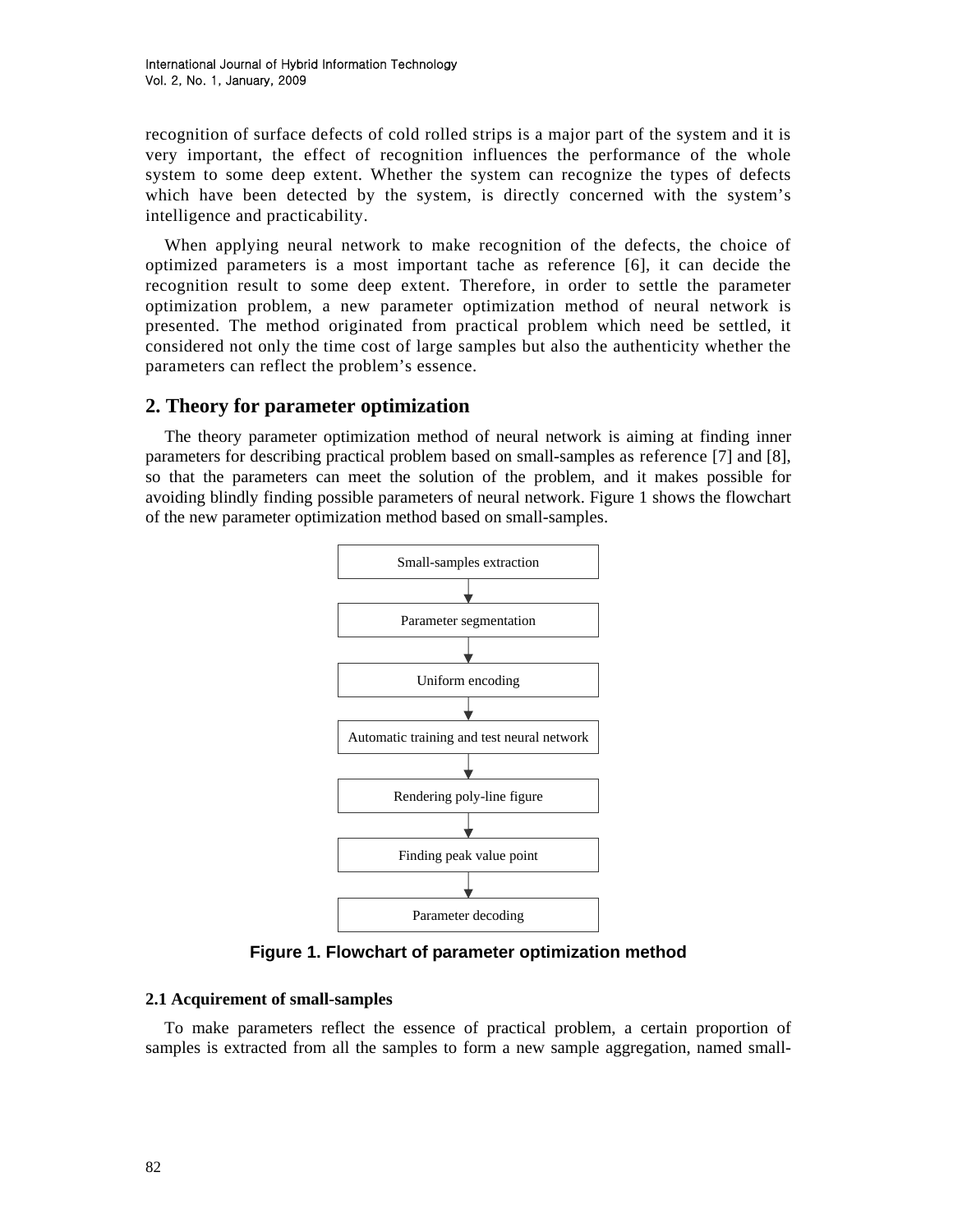samples, and let the proportion be  $\eta$ . We supposed that the original sample aggregation is  $P_0$ as equation (1).

$$
P_0 = \{X_1, X_2, L, X_n\}
$$
 (1)

The amount of every item inside the original sample aggregation is  $p_0^1, p_0^2, L, p_0^p$ respectively. At the same time, we supposed that the new sample aggregation is  $P<sub>s</sub>$  as equation (2)

$$
P_s = \{X_1, X_2, L, X_n\}
$$
 (2)

Its amount is N, therefore the extraction rule is defined as following:

Extracting every class of samples by its proportion from sample library, and defining the number of every sample as  $p_s^i$ , therefore it can describe as equation (3).

$$
p_s^i = \frac{p_0^i}{\sum_{j=1}^n p_0^j} N \qquad i = 1, 2L \ n \tag{3}
$$

Consequently the distribution law of extracted new small-samples  $P_s$  is the same as original samples  $P_0$ , in another word that the extracted small-samples can stand for the original samples to some extent, and the parameters of neural network selected under such small-samples can express the map relationship of the neural network under the whole original samples. Such small-samples selected by the method is so called proportional samples. A group of training small-samples  $p_{s1}$  and testing small-samples  $p_{s2}$  can be extracted in the practical application.

#### **2.2 Parameter segmentation and encoding method**

In practical engineering project, firstly it is necessary to know all the parameters of neural network, and choose the parameters which are related with the essence of problem among all the parameters. Now defining the number of selected parameters as p, and all parameters are independent and have no relation with samples theoretically, in another word that the selected parameter variables can reflect the essence characters of the practical problem. After determined parameters which need be optimized, it is time to segment all the parameters under a scope of experience values or theoretical values.

Supposed that all these p parameters are divided into such parts respectively as  $C_1, C_2, L, C_\rho$ , then combining all the parameters under unrepeated rule, and there are total M combinations, it can be described as equation (4):

$$
M = \prod_{i=1}^{P} C_{C_i}^1
$$
 (4)

What come on next? We must encoding the parameters for every combination, and assign a number to it as  $1, 2, \dots, M$ . There are mainly 2 steps in this stage as following:

Firstly, determining the order of every parameter and fixing its position from the front to the back. Figure 2 shows the exact order of every parameter in the same group.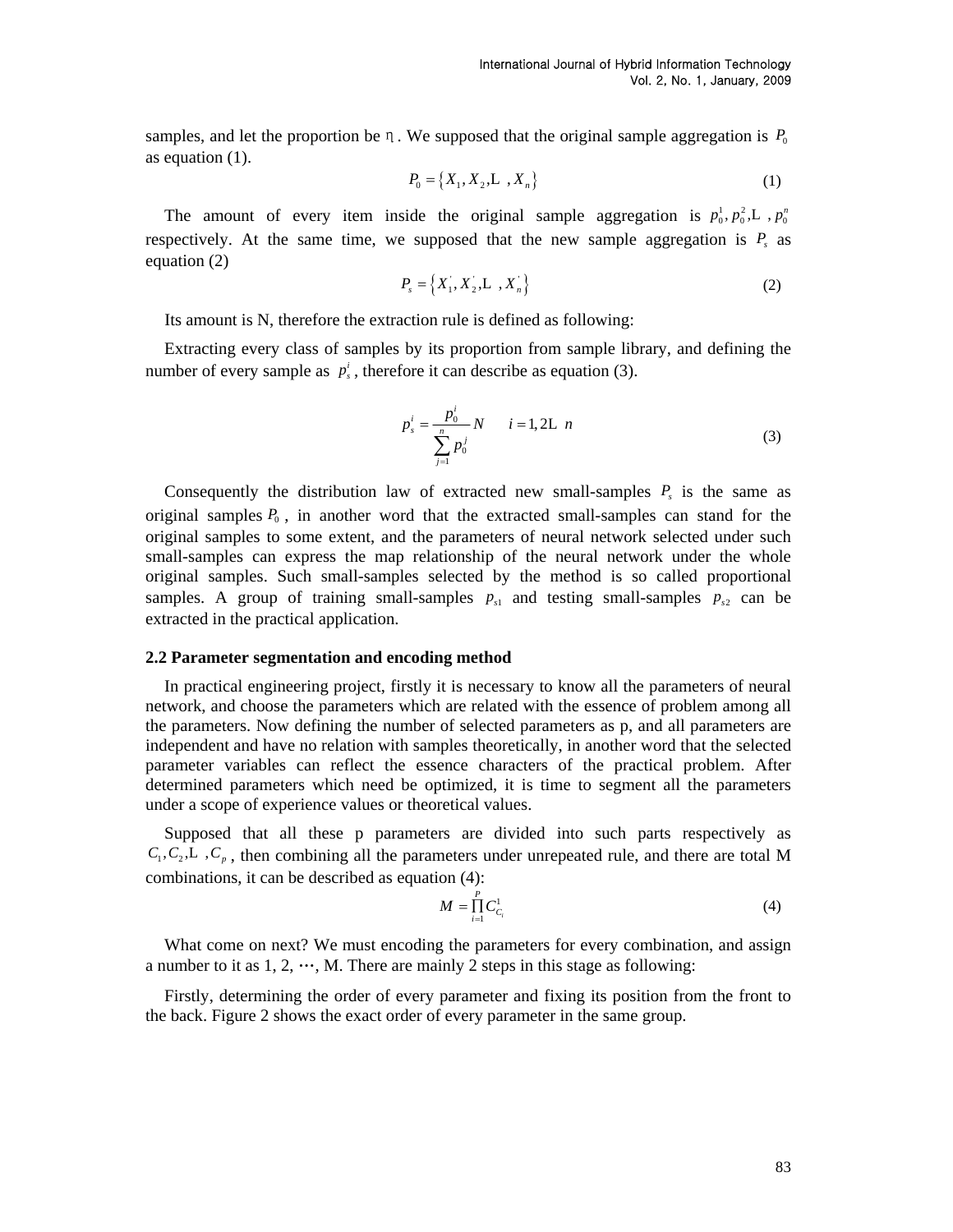

**Figure 2. Exact order of every parameter** 

Secondly, a uniform serial number is given to every combination. When a specific number is given to a front parameter, the back parameter will traverse all possible values, and the number will increase 1 step by step till all M possibilities is finished, and the encoding finished.

### **2.3 Training and visual method in getting result**

After encoding all the parameters, a automatic program must be developed, and every group of parameters is used as parameters of neural network respectively to do training and testing. The procedure can be described as following:

- 1. Take out one specific group of parameters as parameters of neural network.
- 2. Training the neural network with the training small-samples of  $P_{s1}$ .
- 3. When the training finished, saved the trained neural network model for testing.
- 4. Testing the neural network with testing small-samples  $p_{s2}$ .
- 5. Making a statistic of its recognition rate.
- 6. Repeating step 1 to 5 again till all M group of parameters are traversed for one time.

7. Using the M recognition rate values under different M group of parameters of neural network to plot a poly-line figure on a coordinate system.

8. Finding the peak recognition rate value of the figure, and writing down its related group number of parameters which is selected as the final parameters of neural network under the original samples.

### **3. Instance for processing parameter optimization**

In order to explain the theory of parameter optimization method, an instance is given as followings. Table 1 is sample distribution table which are all acquired by surface defect online inspection system of cold rolled strips from locale of certain production line in China. From the table, it can be seen that there are total 12 classes of defects of cold rolled strips, and there are total 6360 original training samples and 3180 original testing samples.

| Item                             | scratches | coil<br>breaks | point<br>sticks | feathers | white<br>spots | roll<br>imprints | edge<br>foldings | rusts | emulsion<br>marks | orange<br>peels | edge<br>cracks | other | Total |
|----------------------------------|-----------|----------------|-----------------|----------|----------------|------------------|------------------|-------|-------------------|-----------------|----------------|-------|-------|
| Number of<br>training<br>samples | 1223      | 1398           | 1203            | 1153     | 463            | 295              | 193              | 121   | 89                | 80              | 70             | 71    | 6360  |
| Number of<br>testing<br>samples  | 612       | 699            | 602             | 577      | 232            | 147              | 96               | 61    | 45                | 40              | 35             | 35    | 3180  |

**Table 1. Samples distribution table of system**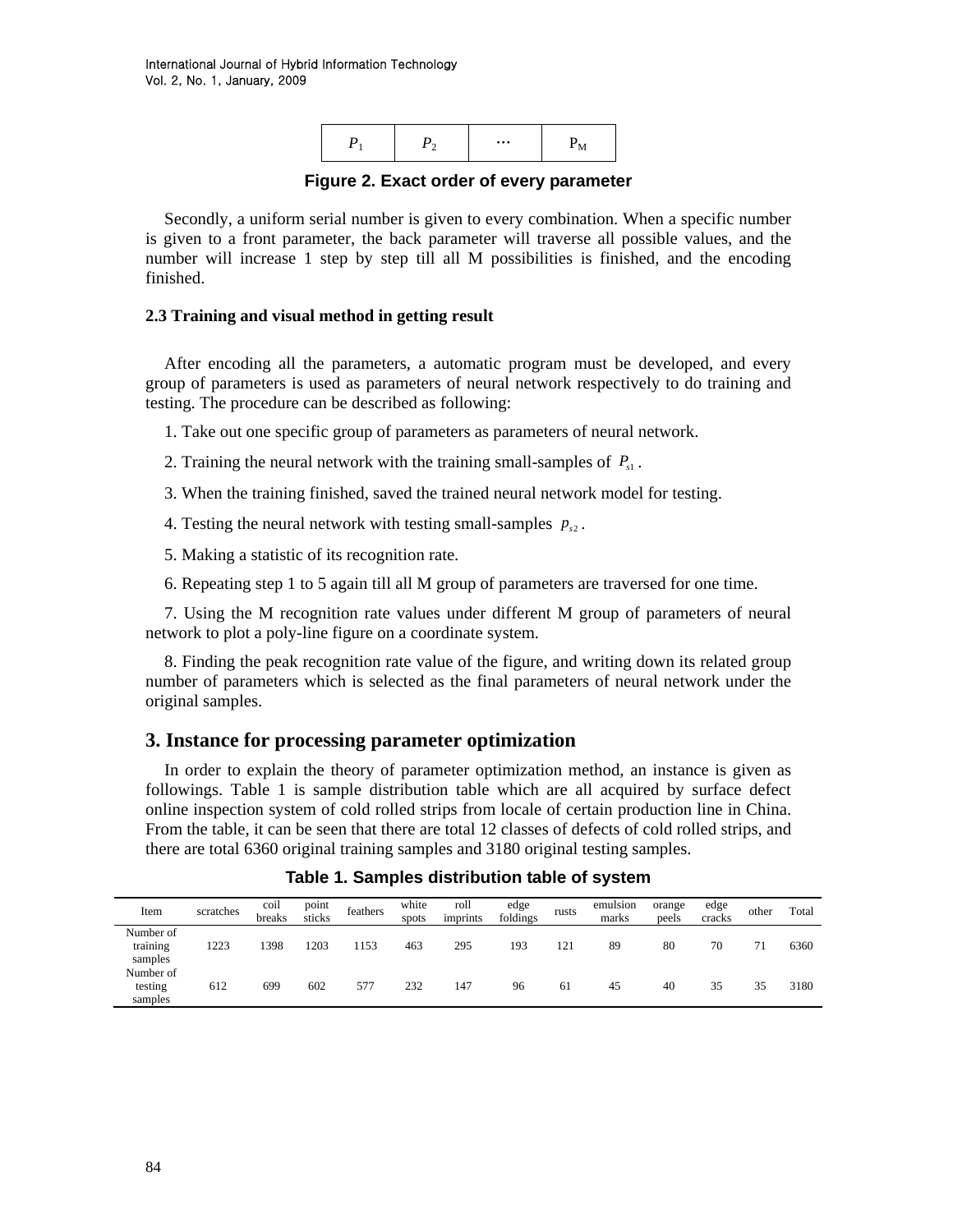| Sample<br>type                                         | scratches | coil<br>breaks | point<br>sticks | feathers | white<br>spots | roll<br>imprints | edge<br>foldings | rusts | emulsion<br>marks | orange<br>peels | edge<br>cracks | other | Total |
|--------------------------------------------------------|-----------|----------------|-----------------|----------|----------------|------------------|------------------|-------|-------------------|-----------------|----------------|-------|-------|
| Number of<br>small-<br>samples                         | 98        | 112            | 96              | 92       | 37             | 24               | 15               | 10    |                   | 6               | 6              | 6     | 509   |
| $p_{s1}$<br>Number of<br>small-<br>samples<br>$p_{s2}$ | 49        | 56             | 48              | 46       | 19             | 12               | 8                | 5     | 4                 | 3               | 3              | 3     | 254   |

**Table 2. Distribution of extracted small sample** 

According the extraction rule of small-samples of parameter optimization method described in preceding part, a training small-samples aggregation  $P_{s1}$  and a testing smallsamples aggregation  $P_{s2}$  will be get from original training samples and testing samples under a given extraction proportion of 8% and 4% respectively. The distribution of extracted smallsamples is shown as Table 2.

For LVQ3 neural network as reference [9], the number of neurons in compete layer must be determined firstly, and according the project, it is assigned 106. Secondly, make sure that there are three parameters which are related with the essence of described system, they are initial learn rate  $\eta(0)$ , relative learn rate  $\varepsilon$  and window width *m*. According to the experience of LVQ3 neural network, the experience scope of all the three parameters can be described as equation (5).

$$
\begin{cases}\n0.01 \le \eta(0) \le 0.1 \\
0.05 \le \varepsilon \le 0.3 \\
0.1 \le m \le 0.5\n\end{cases}
$$
\n(5)

Therefore, all these three parameters can be segment within their own experience scopes.  $\eta(0)$  is segmented to 5 values such as 0.01, 0.03, 0.05, 0.08 and 0.1,  $\varepsilon$  is segmented to 4 values such as 0.05, 0.1, 0.2 and 0.3, and *m* is segmented to 5 values such as 0.1, 0.2, 0.3, 0.4 and 0.5. Consequently, there are total  $M$  combinations shown as equation (6).

$$
M = C_5^1 \times C_4^1 \times C_5^1 = 100
$$
 (6)

After segmentation, a group of number is given to every combination such as  $1, 2, \dots, 100$ , and every encoding number stands for a specific group of parameter values. The method of encoding here is to give a specific value to the parameters of  $\eta(0)$ ,  $\epsilon$  and *m* respectively, and when the front parameter is given a value, the back parameter traverses all the possible value of itself once from the back to front, the number will increase for 1 step when a different value is given to any parameter. For example,  $\text{No.5}^{\text{th}}$  combination of the parameters stands for the value of (0.01, 0.05, 0.5), it means that parameter  $\eta$  (0) is 0.01, parameter  $\varepsilon$  is 0.05, parameter *m* is 0.5, for the same reason, No. 16<sup>th</sup> combination of the parameters stands for the value of (0.01, 0.3, 0.1), and every other combination of parameters can be worked out by the same way.

For BP neural network, there are two main parameters must be determined, such as initial learn rate η(0) and inertial item coefficient  $\alpha$  as reference [1] and [2]. According to experience, the parameter η (0) is always between 0.9 and 1.0, while parameter  $\alpha$  is between 0.7 and 0.9. Therefore the parameter  $\eta$ (0) can be segmented to 10 items such as 0.9, 0.91, 0.92, L, 0.99, and  $\alpha$  can be segmented to 11 items such as 0.7, 0.72, 0.74, L , 0.9. Consequently there are total 110 combinations by these tow parameter, and gave a number of 1, 2, L and 110 as their corresponding parameter combination number, and its encoding method is the same as LVQ3. For example, No.  $5<sup>th</sup>$  combination of the parameters stands for  $(0.9, 0.78)$  and No. 16<sup>th</sup> parameter combination stands for  $(0.91, 0.78)$ . Therefore all other parameter combination can be worked out by the same way.

Next, it is time to train the LVQ3 and BP neural network with different parameter combination using training small-samples  $P_{s1}$ , and work out its recognition rate using test small-samples  $P_{s2}$ . Then the poly-line will be plotted under coordinates of recognition rate and parameter combination number as shown in Figure 3 and Figure 4.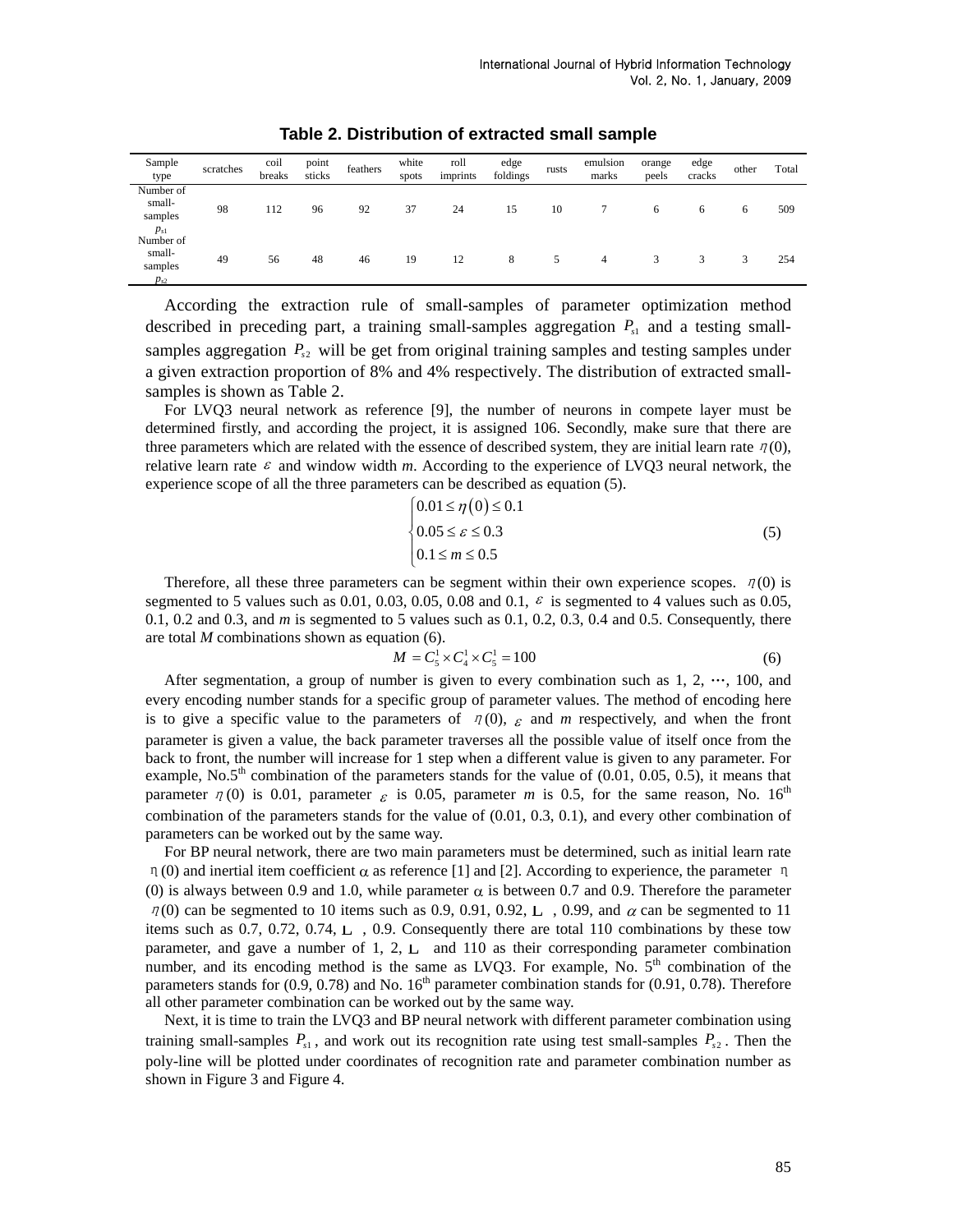It can be seen from Figure 3 that the coordinate (48, 96.2%) stands for the peak point in the figure, it means that No. 48 parameter combination can describe the practical problem better than other parameter combination of LVQ3 neural network, and the test result can reach the highest recognition rate of 96.2%. By decoding the parameter combination, every parameter value can be expressed by equation (7).

$$
\begin{cases}\n\eta(0) = 0.05 \\
\varepsilon = 0.1 \\
m = 0.3\n\end{cases} (7)
$$

For the same reason, the experiments of BP neural work can get a figure as Figure 5, and the coordinate of (2, 92.32%) shows a peak point of recognition rate, it means that No. 2 parameter combination can get a highest recognition rate of 92.3% among all the parameter combinations, and every parameter value can be get as equation (8) by decoding.

$$
\begin{cases}\n\eta(0) = 0.9\\
\alpha = 0.72\n\end{cases}
$$
\n(8)

Therefore, it can be known from above that equation (7) stand for the optimized parameters of LVQ3 neural network and equation (8) stand for the optimized parameters of BP neural network when applying to surface defect recognition of cold rolled strips.



**Figure 3. Curve of optimized parameter optimization of LVQ3 neural network** 



**Figure 4. Curve of optimized parameter optimization of BP neural network** 

### **4. Experiment results**

According to the parameters optimized by the method presented above, all parameters of LVQ3 neural network can be achieved just like Table 3, and many experiments will be done to construct surface defect recognition system of cold rolled strips under all the parameters of LVQ3 neural network in Table 3. Meanwhile, in order to verify the recognition effect under optimized parameters, several contrast similar system must be constructed with different such three parameters as initial learn rate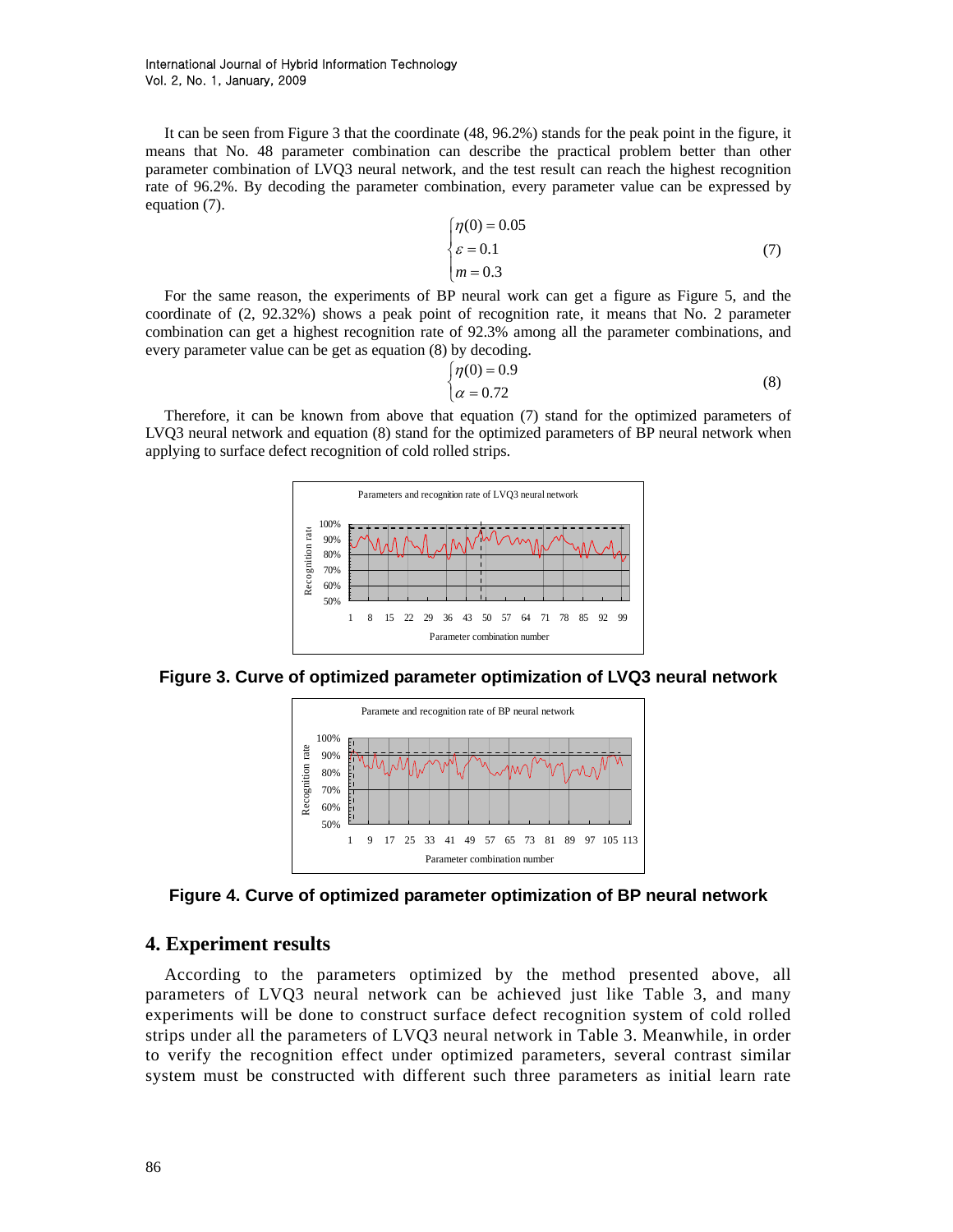$\eta^{(0)}$ , relative learn rate  $\varepsilon$  and window width *m*. Then inputting all training and testing samples in Table 1 to all the different recognition systems with three main different parameters, and work out their recognition result such as number of correct recognition, recognition rate, etc. Therefore a train result table under different neural network parameters can be drawn as Table 4, and a test result table under different neural network parameters can be drawn as Table 5.

In Table 4 and Table 5, No.1 group of parameters of LVQ3 neural network are get by the new parameter optimization method, and other group of parameters from No.2 to No.8 are selected combined randomly. To display the result intuitionisticly, a histogram of recognition rate under different neural network parameters is drawn as Figure 5.

It can be seen from the two tables of Table 4 and Table 5 that the recognition rate under No.1 group of parameters reaches to 94.28% and 89.69% respectively, and they are both highest in each table, but under other 7 group of parameters, the recognition rate of LVQ3 neural network, the highest training recognition rate is 90.19% under No.6 group of parameters, and the highest testing recognition rate is 87.77% still under No.6 group of parameters, they are both lower than the recognition rate under No.1 parameters. At the same time, the lowest recognition rates appeared in No.2 group of parameters, they are 81.64% in training and 78.40% in testing, and they are respectively 12.64% and 11.29% lower than No.1 group. And is can be seen from Table 4 and Table 5 that the average recognition rate of other 7 groups of parameters except for No.1 group of parameters is 86.16% and 82.75% respectively, and it is 8.12% and 6.94 lower than highest item.

| Item               | Neuron number<br>of input laver | Neuron number<br>of competion<br>laver | Neuron number<br>of output laver | n(0) | $\sigma$ Initial learn rate Relative learn rate Window width $\tau$ | m | Iteration times |
|--------------------|---------------------------------|----------------------------------------|----------------------------------|------|---------------------------------------------------------------------|---|-----------------|
| Value of parameter |                                 | .276                                   |                                  | 0.05 |                                                                     |   | 51040           |

|     | Neural network    |           | Training condition |                  | Training result   |                  |                      |  |  |
|-----|-------------------|-----------|--------------------|------------------|-------------------|------------------|----------------------|--|--|
| No. | type              | $\eta(0)$ | ε                  | $\boldsymbol{m}$ | Number of correct | Recognition rate | Difference with No.1 |  |  |
|     | LV <sub>O</sub> 3 | 0.05      | 0.1                | 0.3              | 5996              | 94.28%           | 0.00%                |  |  |
|     | LV <sub>O</sub> 3 | 0.01      | 0.05               | 0.1              | 5192              | 81.64%           | 12.64%               |  |  |
| 3   | LV <sub>O</sub> 3 | 0.1       | 0.3                | 0.5              | 5404              | 84.97%           | 9.31%                |  |  |
| 4   | LV <sub>O</sub> 3 | 0.08      | 0.2                | 0.4              | 5381              | 84.61%           | 9.67%                |  |  |
| 5   | LVO <sub>3</sub>  | 0.03      | 0.3                | 0.2              | 5488              | 86.29%           | 7.99%                |  |  |
| 6   | LVO <sub>3</sub>  | 0.06      | 0.08               | 0.3              | 5684              | 89.37%           | 4.91%                |  |  |
|     | LVO3              | 0.01      | 0.3                | 0.1              | 5475              | 86.08%           | 8.20%                |  |  |
| 8   | LVO3              | 0.05      | 0.1                | 0.5              | 5736              | 90.19%           | 4.09%                |  |  |

#### **Table 4. Training results under different neural network parameters**

| No. | Neural network    | Testing condition |      |                  | Testing result    |                  |                      |  |  |
|-----|-------------------|-------------------|------|------------------|-------------------|------------------|----------------------|--|--|
|     | type              | $\eta(0)$         | ε    | $\boldsymbol{m}$ | Number of correct | Recognition rate | Difference with No.1 |  |  |
|     | LVO <sub>3</sub>  | 0.05              | 0.1  | 0.3              | 2852              | 89.69%           | 0.00%                |  |  |
| ◠   | LV <sub>O</sub> 3 | 0.01              | 0.05 | 0.1              | 2493              | 78.40%           | 11.29%               |  |  |
| 3   | LVQ3              | 0.1               | 0.3  | 0.5              | 2598              | 81.70%           | 7.99%                |  |  |
| 4   | LVQ3              | 0.08              | 0.2  | 0.4              | 2530              | 79.56%           | 10.13%               |  |  |
|     | LVO3              | 0.03              | 0.3  | 0.2              | 2645              | 83.18%           | 6.51%                |  |  |
| 6   | LVQ3              | 0.06              | 0.08 | 0.3              | 2791              | 87.77%           | 1.92%                |  |  |
|     | LVQ3              | 0.01              | 0.3  | 0.1              | 2609              | 82.04%           | 7.65%                |  |  |
| 8   | LVO3              | 0.05              | 0.1  | 0.5              | 2755              | 86.64%           | 3.05%                |  |  |

Therefore, the experiments here fully proved that using the optimized parameters of neural network by the new parameter optimization method as the parameters of neural network, the classification information can be expressed more accurately, a higher recognition rate can be got when applying to recognize surface defect of cold rolled strips, and it can get a higher recognition rate when applying to medicine recognition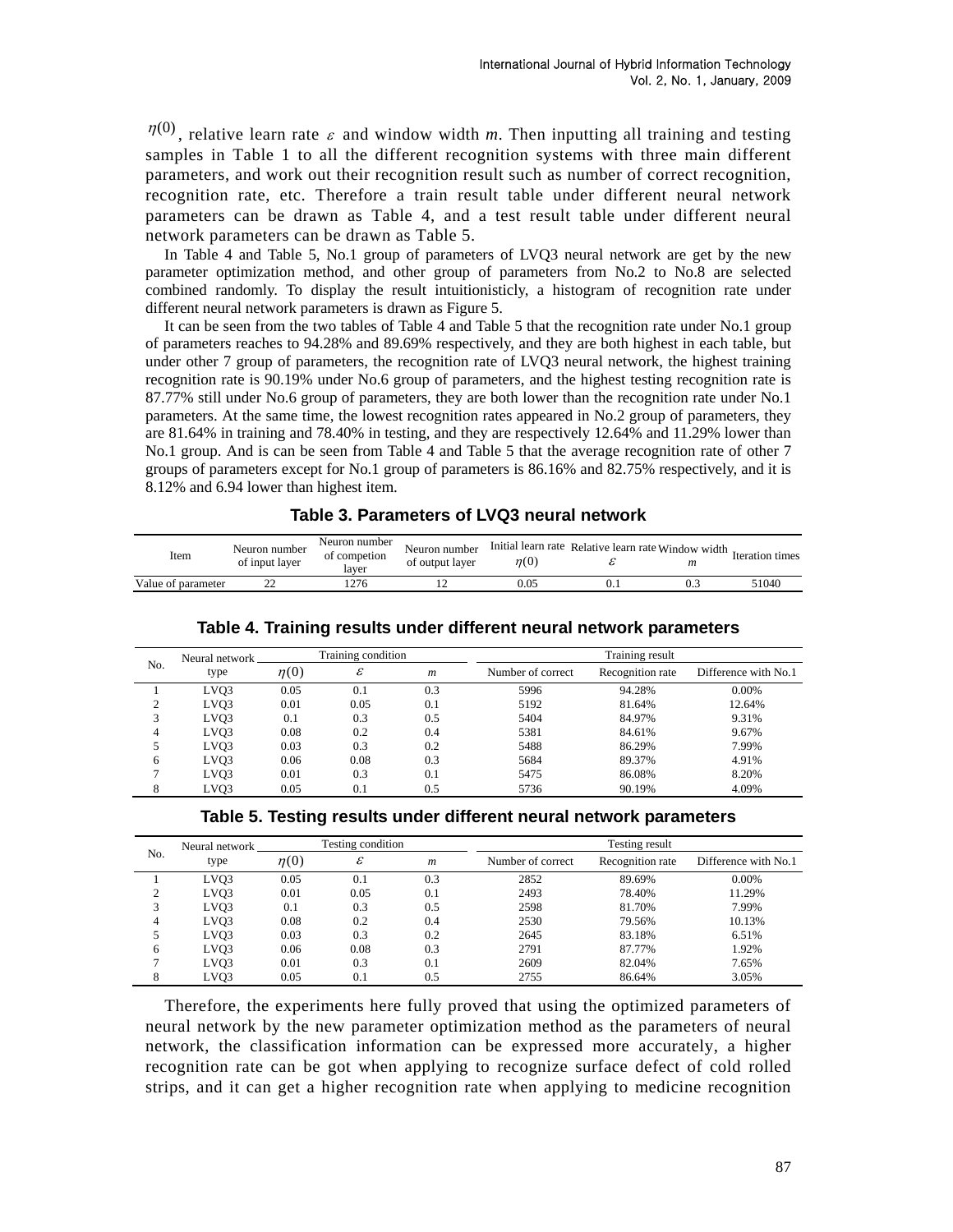field, such as heart disease, lung disease and brain disease, especially for children's disease, because it required higher accuracy.



**Figure 5. Histogram of recognition rate under different parameters** 

# **5. Conclusion**

When applying neural network to deal with data, the parameters of neural network influence recognition effect to a deep content, and it determines the recognition effect directly in some special field which requires higher accuracy such as children's heart disease, lung disease, brain disease, etc., therefore, the parameter optimization was researched deeply in the paper. While neural network involves training and testing of multi-samples, it is difficult to select optimized parameters only by experiences, and whether the experience values of the parameters can reflect the essence of practical problem was not settled effectively. After researched selection law of samples and essence of problem requiring settled, the new parameter optimization method of neural network presented here can give optimized parameters of neural network based on considering experience scope of every parameter of neural network. Experiments show that using the parameters optimized in the new method as parameters of neural network, it can reach optimum effect of recognition, and at the same time it can improve recognition rate of samples.

## **6. References**

[1] K. Cai, J. T. Xia, L. T. Li, et al., Analysis of the electrical properties of PZT by a BP artificial neural network, Computational Materials Science, 2005, 34(2), pp. 166-172.

[2] K. Xu, J. W. Xu, X. J. Ban, Research on Pattern Recognition Method Of Automatic Surface Quality Inspection System for Cold Rolled Strips, Iron & Steel, 2002, 37(6), pp. 28-31.

[3] I. Moriyama, Y. Tanabe, I. Ishimaru, et al., Surface inspection system with automatic discrimination of microscratches and particles on chemical mechanical polished wafers, Proceedings of the 1999 IEEE International Symposium on Semiconductor Manufacturing, 1999, pp. 139-142.

[4] Hayati S., Balaram J., Seraji H., et al., Remote surface inspection system, Proceedings of 1993 IEEE International Conference on Robotics and Automation, 1993, 3, pp. 875-882.

[5] S. M. Kim, Y. C. Lee; S. C. Lee, Vision Based Automatic Inspection System for Nuts Welded on the Support Hinge, SICE-ICASE International Joint Conference, 2006, 10, pp. 1508-1512

[6] Pedrycz, W., Keun-Chang Kwak, Linguistic models as a framework of user-centric system modeling, IEEE Transactions on Systems, Man and Cybernetics, 2006, 36(4), pp. 727 – 745.

[7] B. Tang, S. W. Luo, H. Huang, High performance face recognition system by creating virtual sample, Proceedings of the 2003 International Conference on Neural Networks and Signal Processing, 2003, 2, pp. 972 – 975.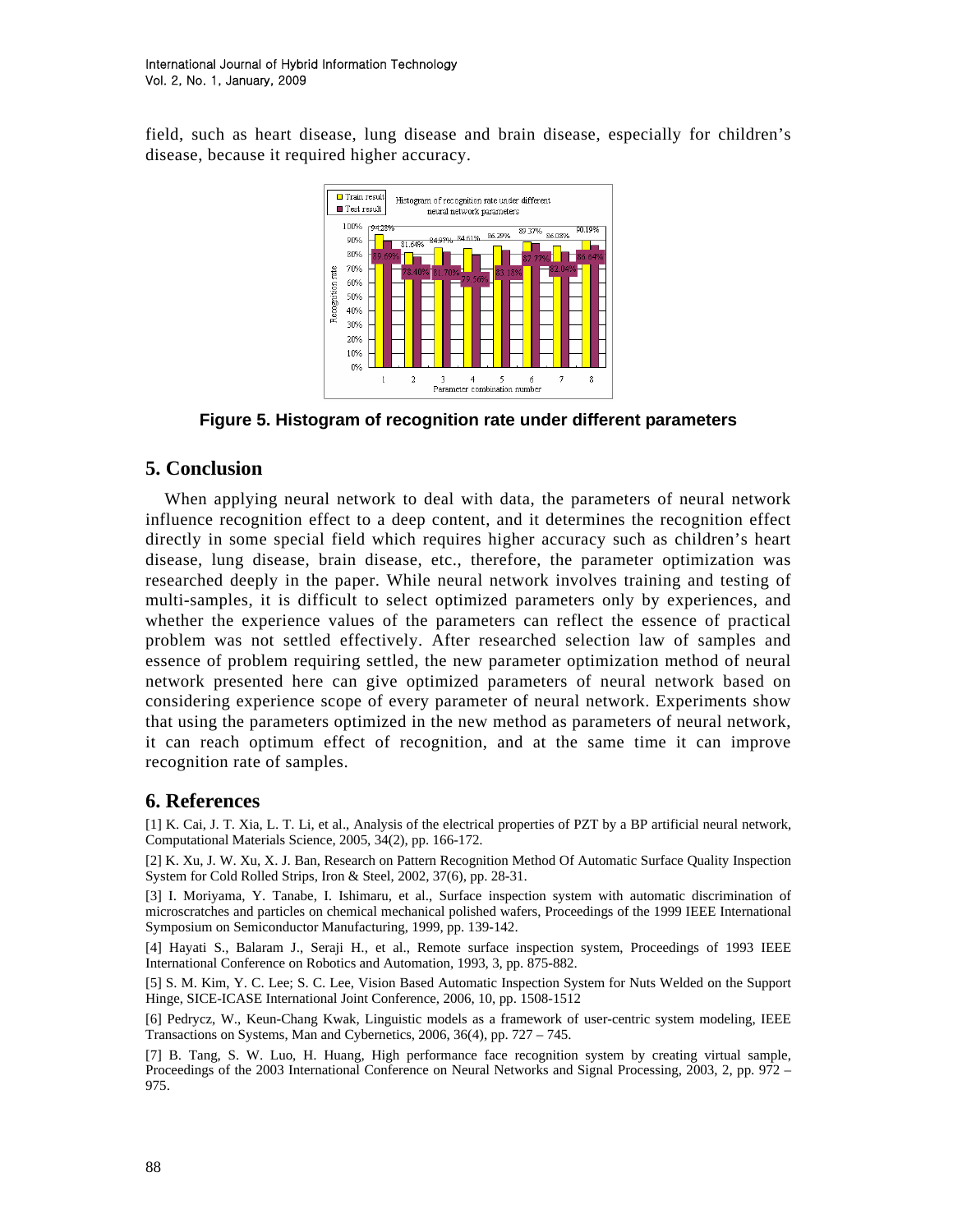[8] M. Moszynski, M. Balcerzyk, M. Kapusta et al., CdWO/sub 4/ crystal in gamma-ray spectrometry, IEEE Transactions on Nuclear Science, 2005, 52(6), pp. 3124 – 3128.

[9] Y. Satyanarayana, Sanjeev Naithani, R. Anu, Seafloor sediment classification from single beam echo sounder data using LVQ network, Marine Geophysical Researches, 2007, 28(2), pp. 95-99.

### **Authors**



Guifang Wu (1978-), born Jiangxi province of China, graduated and received his PhD in 2006 in Mech-tronical engineering from University of Science and Technology Beijing, and then worked in Henan University of Science and Technology. From 2007 to 2008 he worked and studied in Chonbuk National University of Korea as a visit scholar. He published a book and over 12 science papers till now, and there are 1 paper was indexed by SCI, 5 papers were indexed by EI, and 6 papers were indexed by ISTP.



Yumin Ren (1982-), born Henan province of China, graduated in 2005 in Department of Nursing Studies of the Henan University of Science and Technology, and then worked in Luoyang Dongfang Hospital as a nurse. After worked, she researches children disease.